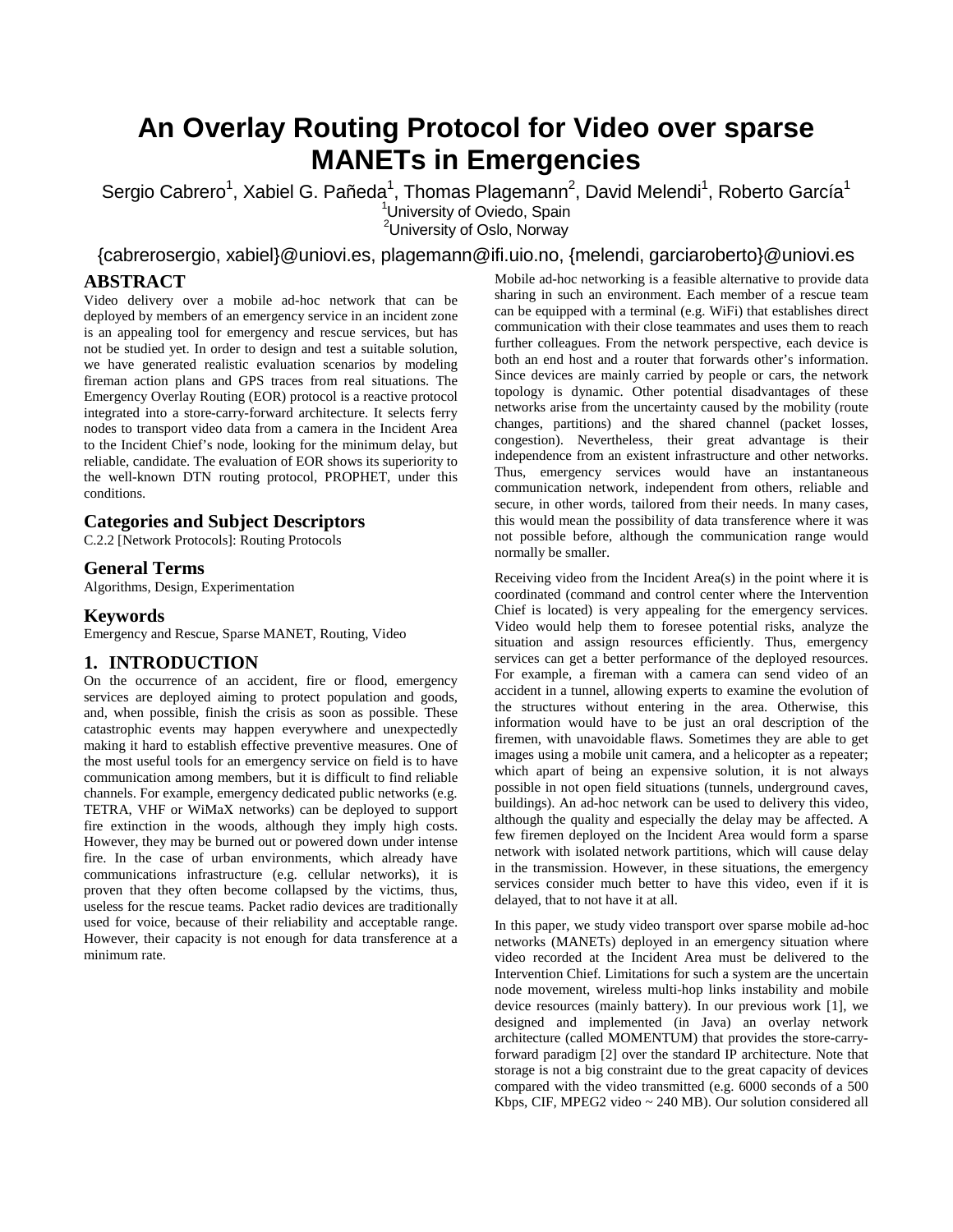nodes of the MANET as part of an overlay network that can be used to store and relay video. In other words, all the nodes have MOMENTUM installed and running. In addition, video was received and delivered as RTP in the end-point nodes, so it was possible to connect with standard servers (or cameras) and clients. Finally, the overlay network communicates with the standard network protocol OLSR, which allows crosslayer improvements, such as network topology awareness in the overlay routing decisions. The first experiments, carried out in random movement scenarios, proved store-carry-forward paradigm as a good alternative for video in these networks, but we detected the necessity of studying realistic scenarios to provide smarter routing decisions for the video packets. Therefore, we keep the core philosophy from our previous work and focus in this work on more realistic scenarios and propose better routing alternatives. For that reason, we have studied fire services, their protocols and collaborated with the Asturian Fire Service (Bomberos de Asturias/112). A simplified mobility model of an emergency scenario is presented and used to analyze our solution. Then, we propose a novel overlay routing protocol tailored for emergency scenarios. The goal of this protocol is to minimize the delay of packets in a probably partitioned sparse MANET. Our hypothesis is that we can benefit from the "a priori" knowledge of these scenarios to predict future movement, thus, to find the best nodes to store the video and eventually deliver it to the Intervention Chief. We compare its performance with the ideas behind PROPHET, a general purpose routing protocol for delay-tolerant networks (DTNs).

The remainder of this paper is organized as following. Section 2 analyzed relevant related work. In Section 3, we explain our model for emergency scenarios. The Emergency Overlay Routing protocol is described in Section 4. Section 5 gives details about the evaluation of the protocol. Its results are exposed in Section 6. Finally, Section 7 presents conclusions and future work.

# **2. RELATED WORK**

There are several studies that can be considered relevant for the work presented in this paper. First of all, the dependence between node's mobility and applications running in an ad-hoc network is an important issue. Previous studies, like [3], emphasize the relationship between the parameters of mobility and the performance of routing protocols for ad-hoc networks. Therefore, part of the research community is trying to reproduce real life scenarios into mobility models [4]. Not only they make experimentations and repeatability easier, but also real world GPS traces are difficult to get. Emergency and rescue operations are not an exception and there exist proposals like [5]. This model, called the Disaster Area mobility model, takes into account different zones (incident site, casualty treatment area, transport zone and hospital zone) and defines the movement of units between them. We focus our research in the zone they call incident site, which in our opinion has not been modeled with enough detail by the state of the art. For that reason, the scenarios for this paper are built with the model presented in Section 3, which is, based on our experience, more accurate defining the personnel moving in the Incident Area.

Routing in ad-hoc networks has interested a lot in the last years. When it is possible to establish multi-hop communication, because devices are in the same network partition, proactive and reactive protocols have been proposed. While proactive solutions, like OLSR [6], try to keep an updated routing table, reactive ones, like AODV, only look for a network route when it is needed. Then, their main task is to detect topology changes produced by mobility or disconnections. When the network is aimed to transport video, congestion, packet losses and other difficulties emerge, see [7] for more details. Therefore, enhanced routing solutions for video in MANETs have been given. They are mainly based on multipath [8], hierarchical, or QoS routing.

Routing in a partitioned network is a different problem, which is defined in detail by [9]. First of all, a paradigm, like store-carryforward [2], is necessary to transmit packets between nodes in different partitions. Then, the appropriate ferry must be found. In some cases, mobility is known in advanced [10], e.g. in space communications or networks using public transport. Then, routing is a matter of passing messages to the right node taking available resources into account. On the contrary, mobility is unpredictable in some situations. Hence, routing protocols have to guess the best ferry to transport the information to a different partition. In this area, there are some proposals based on epidemic routing [11] that spreads messages in the network whenever nodes' buffers support it. These approaches are not adequate for video delivery, due to the big amount of packets generated by a video source. PROPHET [12] represents a solid alternative in these situations. This protocol calculates a probability of encounter for every node in the network, which is updated depending on the contacts between nodes. Basically, PROPHET assumes that the node that contacts most with another has a higher probability of encounter it again in the future. A transitivity property is also considered. So if a node A contacts frequently with a node B, which also contacts frequently a node C; the probability of encounter between A and C also increases. More details on PROPHET are given in following sections.

The emergency and rescue situation may be seen, at first, like an unpredictable mobility scenario. However, there exist common behaviors of the personnel in most of the missions. Mobility could be considered in the middle of known and unknown situations exposed before. Movement is not completely free or random, but there are not previously defined movements. Consequently, we propose a protocol that considers previous contacts between nodes, but also takes into account the patterns encounter in the mobility in emergency scenarios, which other state of the art protocols do not consider.

# **3. EMERGENCY SCENARIOS**

The design of a new technological solution for the emergency and rescue tasks requires a good understanding of the protocols followed by emergency services and their organization. This is more crucial in the case of studying MANETs deployed by these services, because personnel movement and location are very important. This information may help us to discover repeating patterns that eventually may be used to transport video smarter. For this purpose, we assisted to emergency trials ran by the regional fire department of Asturias in Spain (Bomberos de Asturias/112). We studied their action plan [13] and examined some GPS traces from their vehicles under different situations. We consulted other fire tactics manuals too, such as [14].

The human and material resources assigned to an emergency depend on the existence of victims, the areas affected and the potential risks for the population (such as intoxication in chemical escapes), among other factors. However, the methodology followed in them and the hierarchy assumed by the participants is very similar, just at different scales and with specific material and human resources. Next, we explain hierarchy described in the Asturian regional plan for emergencies [13]. Note that plans have the same general guidelines in every place, thus, this study could be effortless generalized. For each area, there are one or more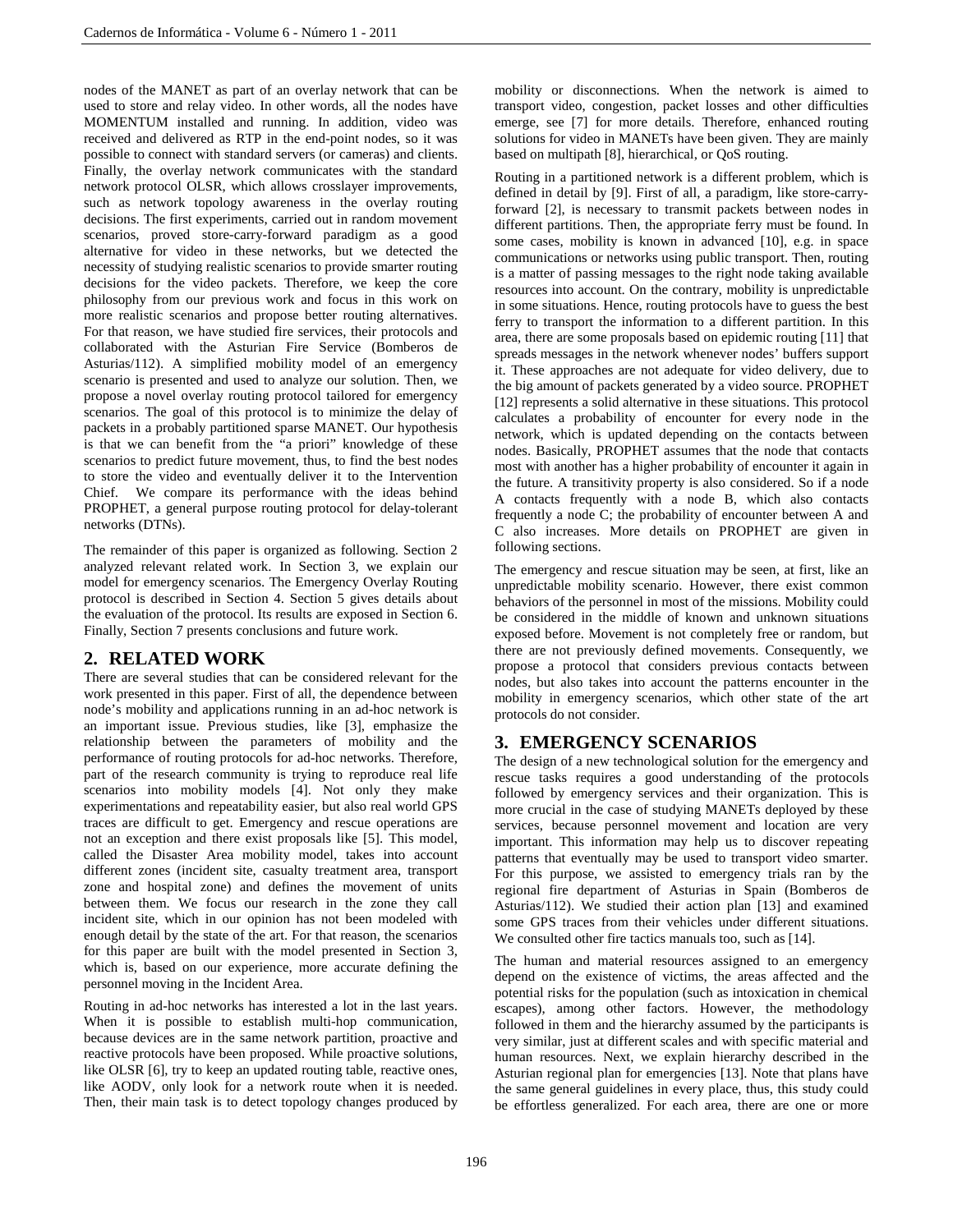teams, each of them with a team leader. They are commanded by an Intervention Chief, which is in direct charge of this zone. The Intervention Chief is normally located in a safe place at some hundred meters of the Incident Area. If several zones are affected, this structure is replicated in each. Coordination between zones and among different emergency services (police, fire departments, medical service, etc.) deployed in the area is carried out in the Advanced Command Post. This post is usually located a few kilometers away from the incident areas. Finally, the Central Command Post manages all the incidents occurring in a region and it is in charge of removing and assigning resources. Figure 1 shows a diagram of the emergency hierarchy. Information flows from the Incident Area to the Central Command Post, while Orders and Commands go on the other direction.



**Figure 1. Hierarchy in an emergency and rescue scenario**





The hierarchy of the personnel in the emergency is intimately related to position and mobility that they have in the scenario. In this paper, we focus on what happens between the Incident Area and the Intervention Chief, because it is where the deployment of a MANET is most meaningful. The other locations are static and may get easier access to communication infrastructures. They usually have easier access to power sources too, which is obviously relevant. Furthermore, most of the on field decisions are taken by the Intervention Chief, thus, it is important for him/her to have as much information as possible. We will consider simple scenarios with just one Intervention Chief, one Incident Area and one or more teams dispatched to that emergency. We have observed the following patterns relevant to the MANET deployment:

<span id="page-2-0"></span>Often direct connection between the Intervention Chief and the members in the area is not possible. They may

be some hundred meters apart, which are too much for WiFi technology.

- Teams are dispatched for a mission from the point where the Intervention Chief is. Normally, they return there when the mission is finished to rest for a while.
- There are constraints for the time that a team stays in the Incident Area. These may be externally imposed, such as the autonomy of an oxygen tank, or related to their capacity and the intensity of work they have to accomplish.
- Normally, teams move together to and from the Incident Area. They are assigned a car and use it for that purpose.



**Figure 3. Team mobility activity diagram**

Figure 2 shows the GPS traces<sup>[1](#page-2-0)</sup> gathered mainly from vehicles in a chemical accident trial ran by 112/Bomberos de Asturias. Two different zones with people going back and forth are clearly made out. For this paper, we have modeled our evaluation scenarios mimicking this behavior. A rectangular zone is defined as the Incident Area and the Intervention Chief is located at a fixed position outside that zone (e.g. at a 200 meters distance). In each scenario, there may be one or more teams. Each team has a car and four firemen. Figure 3 shows how the behavior of each team is modeled. All teams are in the Intervention Chief area at the beginning of the emergency. Each team stays there for a random time (e.g. 5-10 minutes) and then move by car to the Incident Area. The car parks there and firemen start to move freely during a period of team, the Intervention Time (e.g. 10-25 minutes). Afterwards, they return to the car and come back to with the Intervention Chief. Each team repeats this process until the end of the emergency. Finally, there is a fireman with a camera that

1

<sup>&</sup>lt;sup>1</sup> Latitude and Longitude have been modified for privacy issues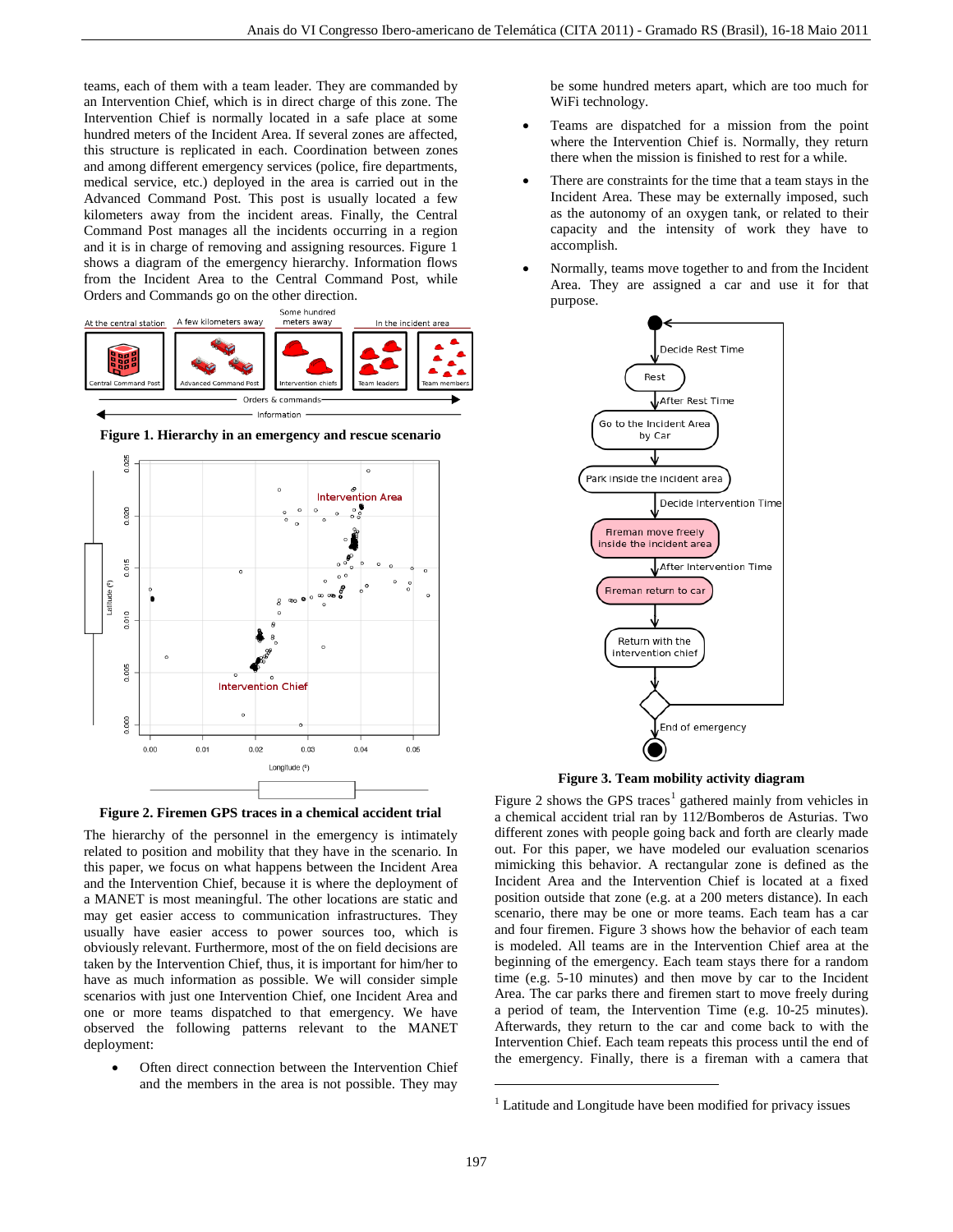moves randomly inside the Incident Area. Our goal is to deliver the video recorded by this node to the Intervention Chief.

# **4. EMERGENCY ROUTING**

From the previous section it can be concluded that the most common network in an emergency is a partitioned MANET. A network route from the camera to the Intervention Chief's node would be an exception. Based on the store-carry-forward paradigm, the movement of nodes can be used to transport video packets. These are called ferry nodes and how to select them is crucial for the successful video delivery.

The goal for a video delivery system under these circumstances is to deliver the video produced by the camera with the minimum delay possible and ensuring an acceptable quality. The Emergency Overlay Routing (EOR) can contribute by finding the best ferry nodes for the video, looking for the minimum delay option and taking into account transmission reliability. In other words, every node that has generated or received video packets must check whether there is a better ferry in its network partition to reach the final destination of the video. In our case, this destination is the Intervention Chief's node, but the protocol can be generalized for any video sink in the network. To make smart routing decisions, it should be beneficial to consider the "a priori" knowledge acquired from the emergency scenarios. This should be a big advantage over other general purpose routing protocols used in DTNs. In addition, topology information, like existent routes and neighbors, is extracted from the network routing protocol OLSR. This is done thanks to a cross-layer component present in our overlay architecture [1]. Finally, remind that all nodes in the network are considered members of the overlay; otherwise some of the protocol mechanisms must be modified.

Bearing this in mind, we have designed and overlay routing protocol tailored for emergencies. It relies in two basic mechanisms that may be performed by any overlay node. On the one hand, the ferry, or next overlay hop, selection, or next overlay hop, uses information gathered from different nodes in the network partition and also from the local node. This function chooses the best ferry from the nodes in the partition. Note that the node performing the selection may not find a ferry better than itself, and then it would keep the packets. On the other hand, there is the protocol itself, which is used by a node to request and answer others.

# **4.1 EOR Ferry Selection**

The goal of this function is to identify the best ferry in a network partition. The input parameters considered in that decision may be:

- **The type of unit carrying the network device.** There may be different types of units that move at different speed or with known movement patterns. In general, a car is more reliable than a firemen for several reasons, i.e. less battery constraints, less probability of breaking the network device during the intervention, or more likely to go back to the Intervention Chief. In addition, they are often parked in the Incident Area, which may imply more stable links. The type of unit can be hardcoded in the devices. We have assigned 0 to the Camera, 1 to Firemen, 2 to Cars and 3 to the Intervention Chief's.
- **The time passed since a node last met the Intervention Chief.** For example, if we assume similar intervention times for all the teams, than those team

members that arrived to the Incident Area first will be the first ones to meet the Intervention Chief. Note that PROPHET would consider that the last arriving will be the first to meet the destination. This parameter can be obtained from the routing table of OLSR. A timestamp is saved when a network route to the Intervention Chief's node exists in OLSR routing table.

• **The number of network hops to reach the ferry node.** The longer is the network route, the higher the risk of losing packets due to collisions in the multihop transmission. This is even more problematic if the information sent is not a single packet, but many of them. This parameter can be obtained from the OLSR crosslayer communication too.

In this paper, we consider the following equation to establish the value of a node as ferry. The higher is this value, the better the ferry.

*ferry value = (seconds since last encounter* <sup>⋅</sup> *node type) / hops*

# **4.2 EOR Protocol**

The Emergency Overlay Routing protocol (EOR) is responsible to collect the information needed for ferry selection. It is running on top of OSLR and resembles to a large extent AODV. It is reactive, i.e., only if a node needs to forward video data it is looking the best ferry in the given partition. If the network partition has been stable since it forwarded previously video data it simply uses the same ferry as before. Otherwise it broadcasts an EOR Route Request (EORReq), which is answered with EOR Route Responses (EORRes). To do this efficiently EOR uses the nodes selected as Multipoint Relays (MPRs) by OLSR. Using a sequence number for each packet in the overlay network, already broadcasted messages are not sent again, avoiding network loops. It is important that all the nodes are members of the overlay, which means that they are able to perform this retransmission. Otherwise, the route request mechanism should be redesigned. EORReq contain the node type and the seconds passed since the last encounter of the node with the Intervention Chief node. Therefore, a node receiving such a message is able to calculate the ferry values of both the requester and for itself. Hence, EORRes are sent only if a node considers itself a better ferry than the route requester.



**Figure 4. Overlay routing protocol overview**

Figure 4 shows the message exchange of EOR. First, a node sends an EORReq (1). These messages are processed by the nodes as showed in the activity diagram of Figure 5. All ERRes received by the overlay route requester (2) are considered to perform ferry calculation. The finally step (3) represents the ferry receiving the stored video stream.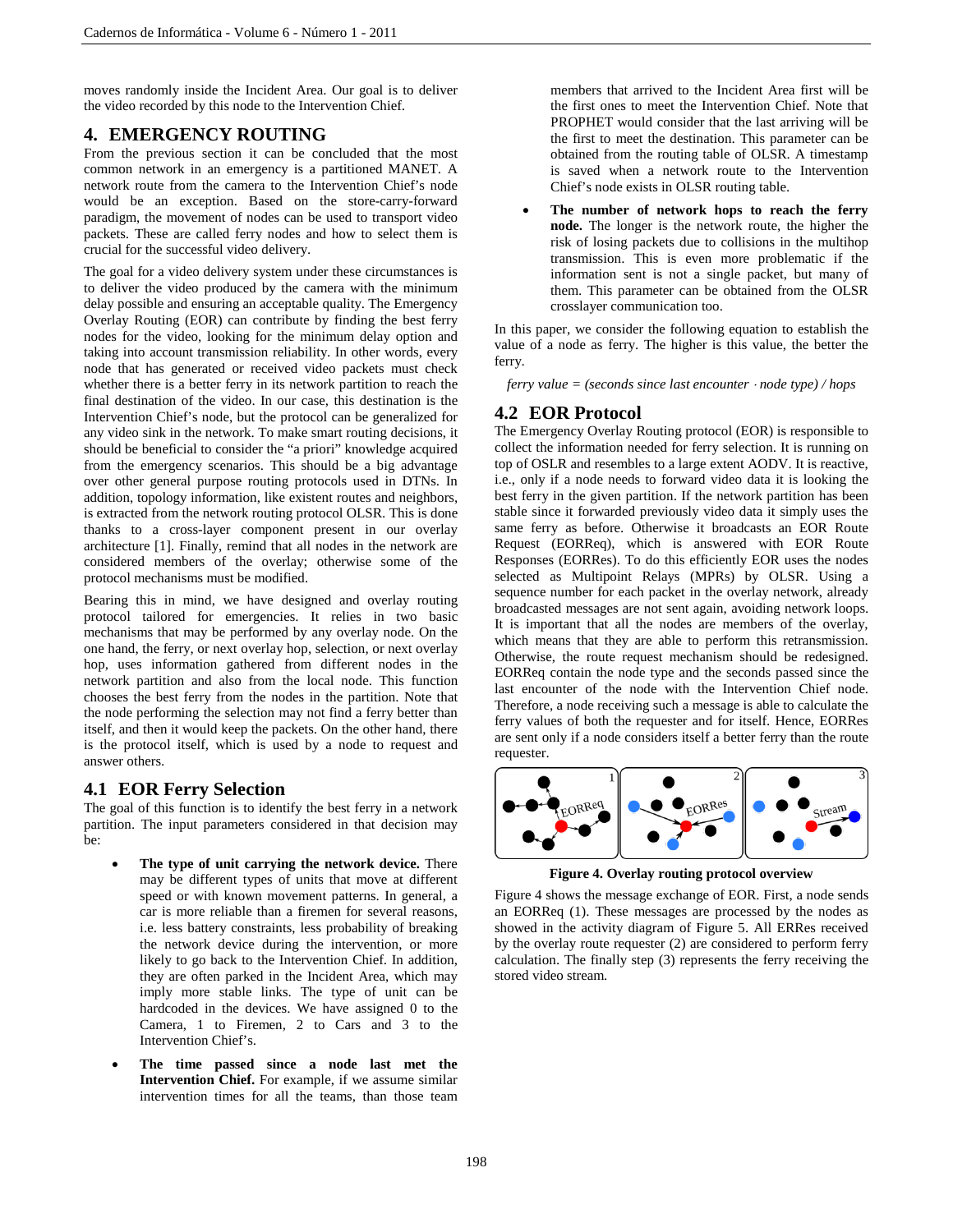

**Figure 5. EORReq receiver activity diagram**

There is an exception for this behavior: when the destination of the overlay route (i.e. the Intervention Chief) is detected in the partition, it is always selected as next hop. Figure 6 summarizes this in a state diagram for EOR.



**Figure 6. EOR protocol state diagram**

In order to test EOR, we have integrated it in a simplified version of the MOMENTUM architecture [1]. The goal is to test its benefits in the system, thus, the rest of the systems provides the minimum required mechanisms to receive and deliver multimedia streams from video applications and to provide store-carryforward transport. First, video packets are received from a VLC server (simulating the camera) in RTP format. These packets are distributed according to the decisions of EOR, which may select a ferry in the partition. Then, as much packets as possible are sent to it using the network route provided by OLSR until it becomes unavailable or a best ferry is found. A store-carry-forward transport layer is used for this purpose. The transport layer uses UDP as common transport protocol and there are not extra reliability actions (no acknowledgements). In addition, all packets are equally treated (FIFO outgoing and incoming queues). Finally, the architecture gathers information from OLSR with a crosslayer component.

## <span id="page-4-0"></span>**5. EVALUATION**

<span id="page-4-2"></span><span id="page-4-1"></span>As it was mentioned previously, the goal of the evaluation carried out in this paper is to measure the benefits of the Emergency Overlay Routing Protocol in the store-carry-forward architecture

of MOMEMTUM. For that reason, possible reliability or congestion control mechanisms have not be included in the architecture, although we are aware that a MANET is a harsh environment, prone to packet losses. A fully working system must take into account all these issues. To analyze the benefits of EOR against other proposals, we have selected PROPHET because it is a well-known protocol in the DTN community. Furthermore, PROPHET proposes almost an opposite philosophy for selecting ferries. For PROPHET, better ferries are those that contacted the destination recently, it is therefore very different to EOR. Next, subsection explains how it has been integrated in MOMENTUM for that purpose. Finally, subsection 5.2 details the experiments performed.

## **5.1 PROPHET**

We compare the Emergency Overlay Routing protocol with PROPHET. PROPHET is a widely accepted probabilistic protocol for DTNs, which has been drafted by IETF DTNs Research Group<sup>[2](#page-4-0)</sup>. They have also implemented PROPHET over their DTN architecture, but we did not find it suitable for our purposes. To make a fair comparison, using the same store-carry-forward mechanisms, we have implemented the next hop selection of PROPHET inside MOMENTUM. In other words, instead of using the ferry calculation from the Emergency Overlay Routing, MOMENTUM uses the encounter probability defined in PROPHET. The higher is the probability, the better the ferry. The others protocol mechanisms of the Overlay Routing Protocol (Route Requests and Responses) remain the same.

The encounter probability considers past encounters to predict future node connections. So each time the node (e.g. the Intervention Chief) is in the partition the encounter probability for this node is updated as:

$$
P = P_{old} + (I - P_{old}) \cdot P_o
$$

Then, on each moment the probability is calculated:

$$
P = P_{old} \gamma^{\text{time since last Pcalulation}}
$$

Where  $P$  is the current probability of encounter with the given node (in our case the Incident Chief).  $P<sub>o</sub>$  is a constant representing the initial probability. *Pold* is the value of last probability of encounter calculated.  $\gamma$  (gamma) is the aging constant and it is modified by the time passed since *P* was calculated the last time Values of gamma and the initial probability have been taken from the values recommended in [12].

$$
P_o=0.75
$$

 $\gamma = 0.98$ 

Finally, for simplicity we have not implemented the transitivity properties of PROPHET. We keep this in mind for future work, but since the Emergency Overlay Routing protocol is also suitable of adding transitivity and it is not considered in this version; we believe this is a fair comparison.

# **5.2 Experiments**

Real time simulation over  $ns-3<sup>3</sup>$  $ns-3<sup>3</sup>$  $ns-3<sup>3</sup>$  has been used to make the experiments. Each ns-3 network node is connected to a virtual machine<sup>[4](#page-4-2)</sup> through virtual network interfaces (taps). Each virtual machine runs MOMENTUM, which is implemented in Java, and an OLSR daemon, apart from the monitoring processes (tcpdump,

<sup>4</sup> http://lxc.sourceforge.net/

1

 $^{2}$  http://www.dtnrg.org/

<sup>3</sup> http://www.nsnam.org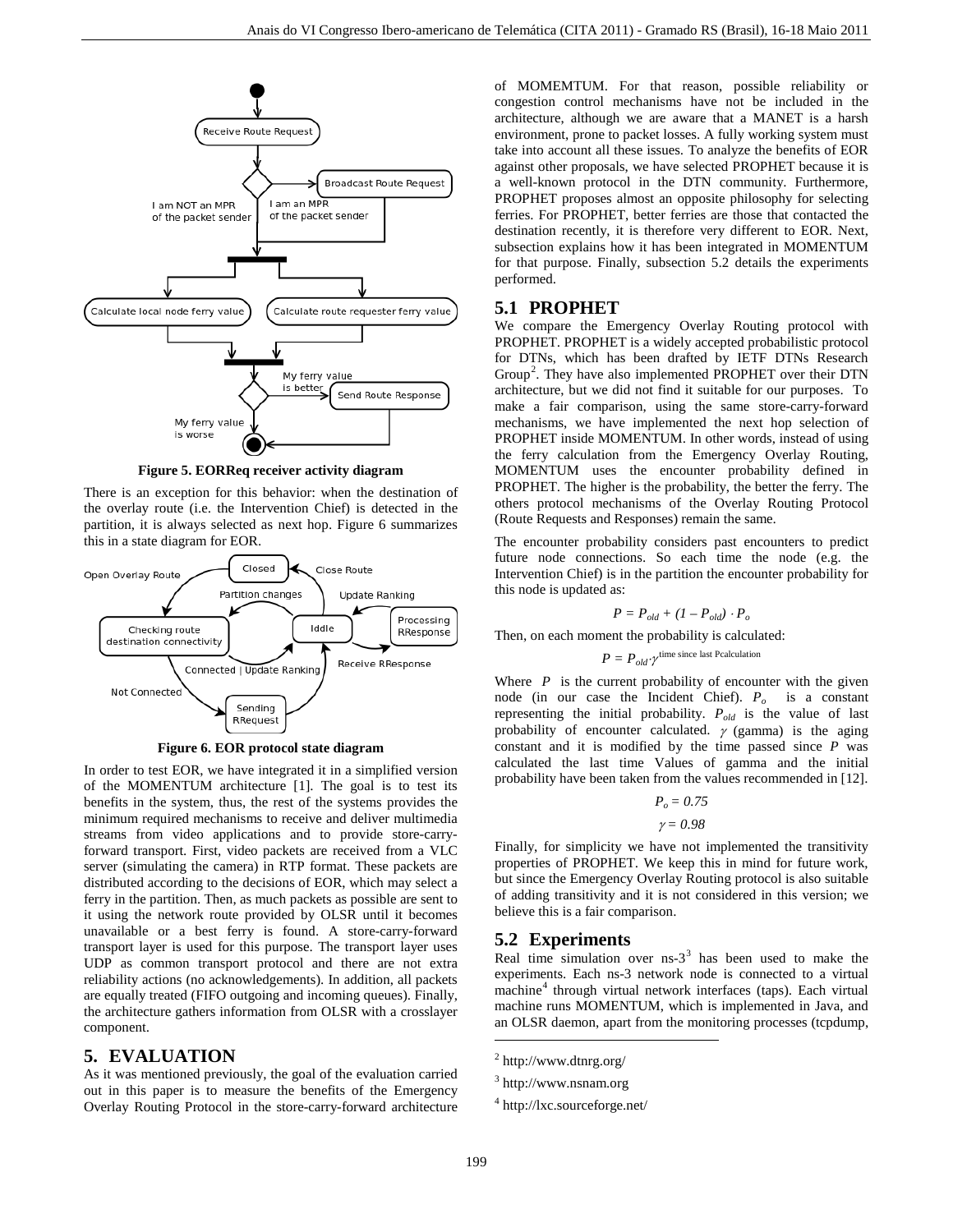sar) or the video server (VLC) in the camera node. The configuration of OLSR is the default provided in its RFC [6]. The stream sent by VLC and captured by MOMENTUM in the camera node is a version of the Coastguard sequence taken from the Video Trace Library<sup>[5](#page-5-0)</sup>. It has been encoded in MPEG-2 at 500 Kbps and repeated in a loop until the end of the scenario. All of this is run on a single machine with enough resources to carry out the simulations.

The ns-3 scenarios reproduce the mobility described in Section 3. Each MANET node has a device with the DSSS 11Mbps version of 802.11b. The Friss propagation model is used for losses and the Constant Speed propagation model for delay. To obtain realistic communication ranges the parameter RxGain of the WiFi physical layer was set to -16, which means a range of slightly larger than 100 meters. There is one node for the Intervention Chief and another for the camera. There are also nodes for the firemen and the cars. These are grouped in teams of 4 firemen and 1 car. Table 1 describes the two types of scenarios considered. In the Connected one, there may be network routes between the camera and the Intervention Chief. Two teams are deployed and a total of 12 nodes. On the contrary, a network route between the camera and the Intervention Chief is nearly impossible in the Sparse scenario. There are 4 teams, thus, 22 nodes. Times of Intervention and Rest were calculated as a uniform random variable of 5 to 25 minutes and 5 to 10 minutes respectively. The total duration of the scenario was 100 minutes. Each type of scenario (Connected and Sparse) was repeated using 5 different seeds for the random numbers selection. This generates 5 different mobility patterns and different time choices for nodes and teams. The Connected scenarios were generated using 1 to 5 as seeds. 6 to 10 were used for the Sparse ones. Each of them is repeated 3 times for each routing protocol.

| <b>Scenario Type</b>                    | Connected                                         | Sparse             |  |  |
|-----------------------------------------|---------------------------------------------------|--------------------|--|--|
| <b>Incident Area</b>                    | $200x200 \text{ m}^2$<br>1000x1000 m <sup>2</sup> |                    |  |  |
| Distance to the<br><b>Incident Area</b> | $100 \text{ m}$                                   | $400 \text{ m}$    |  |  |
| <b>Teams</b>                            | $\mathfrak{D}$                                    | 4                  |  |  |
| <b>Intervention Time</b>                | U [300, 1500] s                                   |                    |  |  |
| <b>Rest Time</b>                        | $U$ [300, 600] s                                  |                    |  |  |
| <b>Node Range</b>                       | $~100 \text{ m}$                                  |                    |  |  |
| <b>Duration</b>                         | 6000 s                                            |                    |  |  |
| <b>Seed</b>                             | $1$ to 5                                          | $6 \text{ to } 10$ |  |  |
| Runs                                    | 3                                                 |                    |  |  |

**Table 1. Experiments summary**

Two metrics are considered important: the amount of video packets delivered and their total delay. Both can be easily measured end-to-end using traffic traces. Their comparison should provide enough information to compare the two overlay routing protocols.

# **6. RESULTS**

Figure 7 summarizes the results of the previously mentioned experiments. It shows the Experimental Cumulative Distribution Function (ECDF) of all the video packets in all the scenarios. They have been classified in four groups, depending on the overlay routing protocol and the type of scenario, so each line

 $\overline{a}$ 

gathers information of 5 variations of the same scenario (using different seeds for the random number generation) and 3 runs for each variation. The delay of lost packets, i.e. packets that did not reach the Intervention Chief's node, is considered as infinite. Therefore, the figure represents delay and packet losses showing that EOR outperforms PROPHET in these scenarios when the two metrics are considered. Using the same transport protocols and architecture (MOMENTUM), our overlay routing solution is more likely to deliver a packet and to do it with a lower delay. The second important outcome is that the rate of packets delivered is extremely low (below 10%). It is even lower in the *Sparse* scenario, with delivery rates around 1%.



**Figure 7. Video packets delay ECDF**

|  |  |  | Table 2. Numerical comparison |
|--|--|--|-------------------------------|
|--|--|--|-------------------------------|

| Overlay<br>Routing              | <b>Packets</b><br><b>Delivered</b> | <b>Delivery</b><br>Rate | Mean<br>(seconds) | <b>Standard</b><br><b>Deviation</b> |
|---------------------------------|------------------------------------|-------------------------|-------------------|-------------------------------------|
| Connected<br><b>EOR</b>         | 341341                             | 0.097                   | 552.0024          | 465.5865                            |
| Connected<br><b>PROPHET</b>     | 145118                             | 0.041                   | 587.5564          | 716.2637                            |
| <i>Sparse</i><br>EOR            | 40718                              | 0.011                   | 2389.3530         | 2561.5905                           |
| <i>Sparse</i><br><b>PROPHET</b> | 25891                              | 0.007                   | 1211.4365         | 1786.2271                           |

Table 2 summarizes these results numerically, but only taking into account the video packets successfully delivered. They confirm that the EOR performance surpasses PROPHET in the *Connected* scenarios. In total number of packets delivered and delivery rate, EOR doubled the results obtained by PROPHET. Moreover, video packets are delivered, in average, one minute before. The standard deviation is lower too. However, numerical results for the *Sparse* scenarios are not so promising at first sight. Mean delay, and also its standard deviation, for PROPHET is lower. It is not possible to conclude a better performance of PROPHET, because it only delivers a bit more than half the packets of EOR. This just indicates that the extra packets delivered by EOR arrive slower than the others.

<span id="page-5-0"></span><sup>5</sup> http://trace.eas.asu.edu/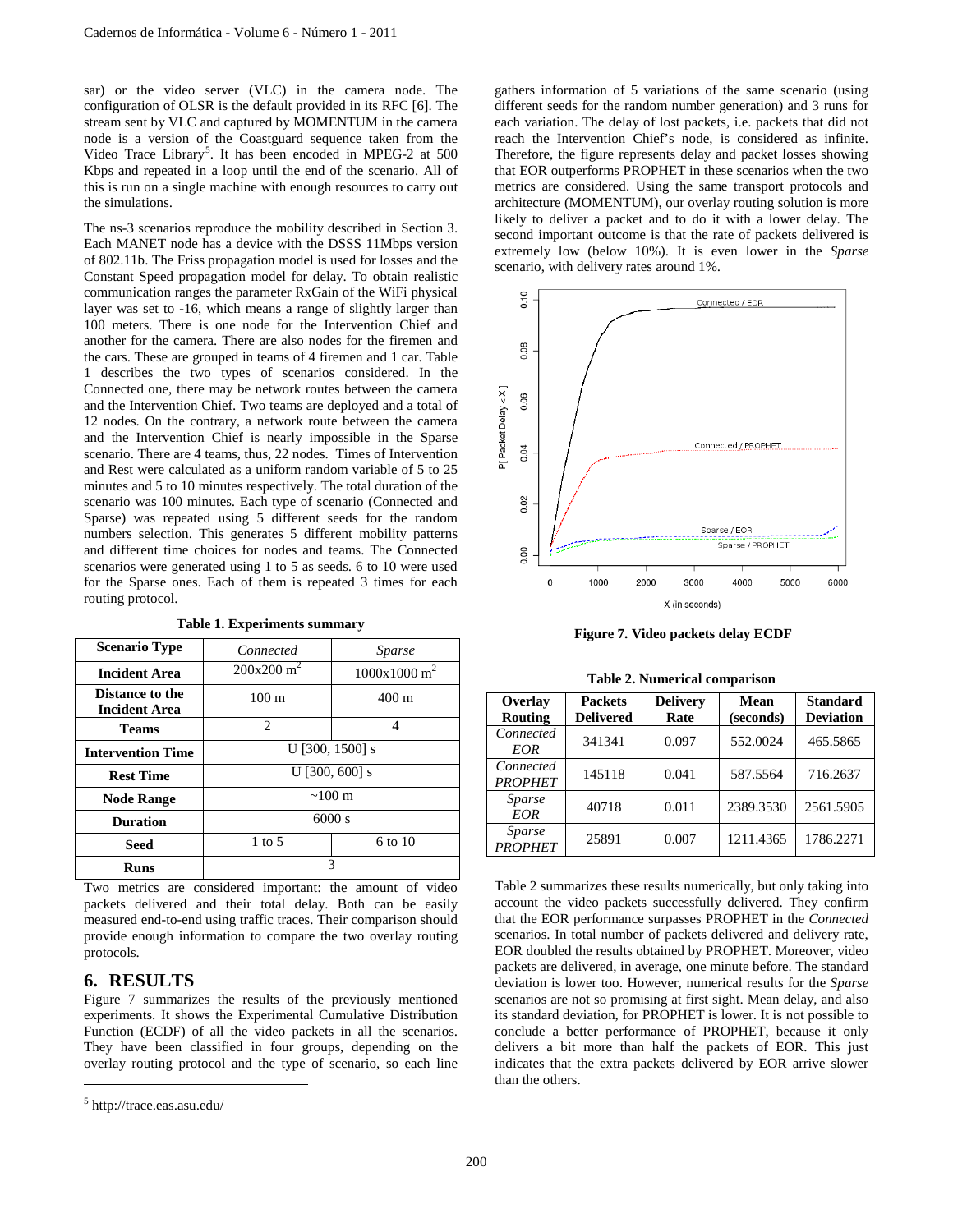

**Figure 8. Video packets delivery in each scenario**



**Figure 9. Video packets mean delay in each scenario**

Ten different mobility scenarios have been evaluated, five of them *Connected* (seeds 1 to 5) and five of them *Sparse* (seeds 6 to 10). Figures 8 and 9 compare the performance of the overlay routing in each of them. On the one hand, Figure 8 shows the total number of packets delivery and packets from the 3 runs have been added. On the other hand, Figure 9 compares the mean delay averaging all the packets delivered in the 3 runs. In the *Connected* scenarios (seeds 1 to 5), packet delivery of EOR always outperforms PROPHET. Our solution is able to transport more than double the packets in some of them. Moreover, mean delay is lower or very similar. In the *Sparse* scenarios (seeds 6 to 10), the quantity of video packets received by the Intervention Chief's node suffers a significant drop for both approaches. EOR stills deliver more packets in three situations. Delay is also very similar in both approaches.

A more detailed analysis of the results reveals the reasons for the higher reliability and lower delay of EOR in the *Connected* situation and the not so good performance in the *Sparse* one. The

former Incident Area size eases communication between the Camera node and the others in the area, including car nodes. Considering that the ferry calculation favors cars against other nodes (the have a higher node type value), EOR tends to select them as ferries. In the 200x200 meters Incident Area, the Camera node may find a 1-hop or 2-hop transmission with a car easily. Since cars are parked in the area, routes are more reliable. On the contrary, PROPHET ferry selection eventually turns out in less reliable transmissions, because cars are considered at the same level that other nodes. In the *Sparse* Incident Area is more difficult to find a these reliable transmissions between the Camera and cars. Both protocols send a lot of packets through transmissions between nodes more likely to move. Furthermore, there are more nodes (22) so large network routes are more frequent. Therefore, packet losses are higher than in the *Connected* case.

Although we consider these numbers promising, the overall performance of the system is still far from the desirable solution. The percentage of packets eventually delivered to the client is very low. Packets are not discarded by MOMENTUM, therefore, the explanation for this is in the lower layers and the lack of connectivity. Some well-known causes are:

- In many sparse scenarios, nodes connect infrequently. Therefore, sometimes it is just not possible for the camera to find a suitable ferry for every video packet generated. The delivery rate metric we have considered takes into account all the packets produced by the server, which includes those that the camera node was not able to forward too. Sometimes packets are not lost, but never sent by the camera.
- Packet collisions are common in wireless ad-hoc networks and RTS/CTS mechanism does not always perform as expected [15]. Moreover, MOMEMTUM nodes send packets continuously that will compete among them over multi-hop routes. This is also aggravated if several nodes try to send packets to the same node, which is a likely situation since it could be selected the best ferry in the partition.
- The information provided by the network routing protocol (OLSR) is not real time. This protocol carries out periodical queries in the network to discover neighborhood and routes. If a route changes or a node disconnects, it is not immediately detected. Of course, lower times for discovery broadcasts could be configured, but assuming the higher network consumption by OLSR. This impact has been analyzed by others [16].
- Independence of ARP and the routing protocol also contributes to losses. Packets sent during ARP resolutions are normally lost [17].

## **7. CONCLUSIONS AND FUTURE WORK**

The work presented in this paper gives relevant insights about video delivery in MANETs for emergency and rescue situations. First of all, mobility in these scenarios is thoroughly studied and modeled with the purpose of building realistic evaluation scenarios. This knowledge is also used to design a tailored overlay routing protocol for emergencies. Results of the experiments show despaired performance in a connected and sparse Incident Area, but provide a promising outcome for future work. Although a few weak points have been identified, this first version of EOR outperforms PROPHET in the overall evaluation. Moreover, transport reliability has been identified as a key factor to build a successful video delivery system for MANETs. The extremely